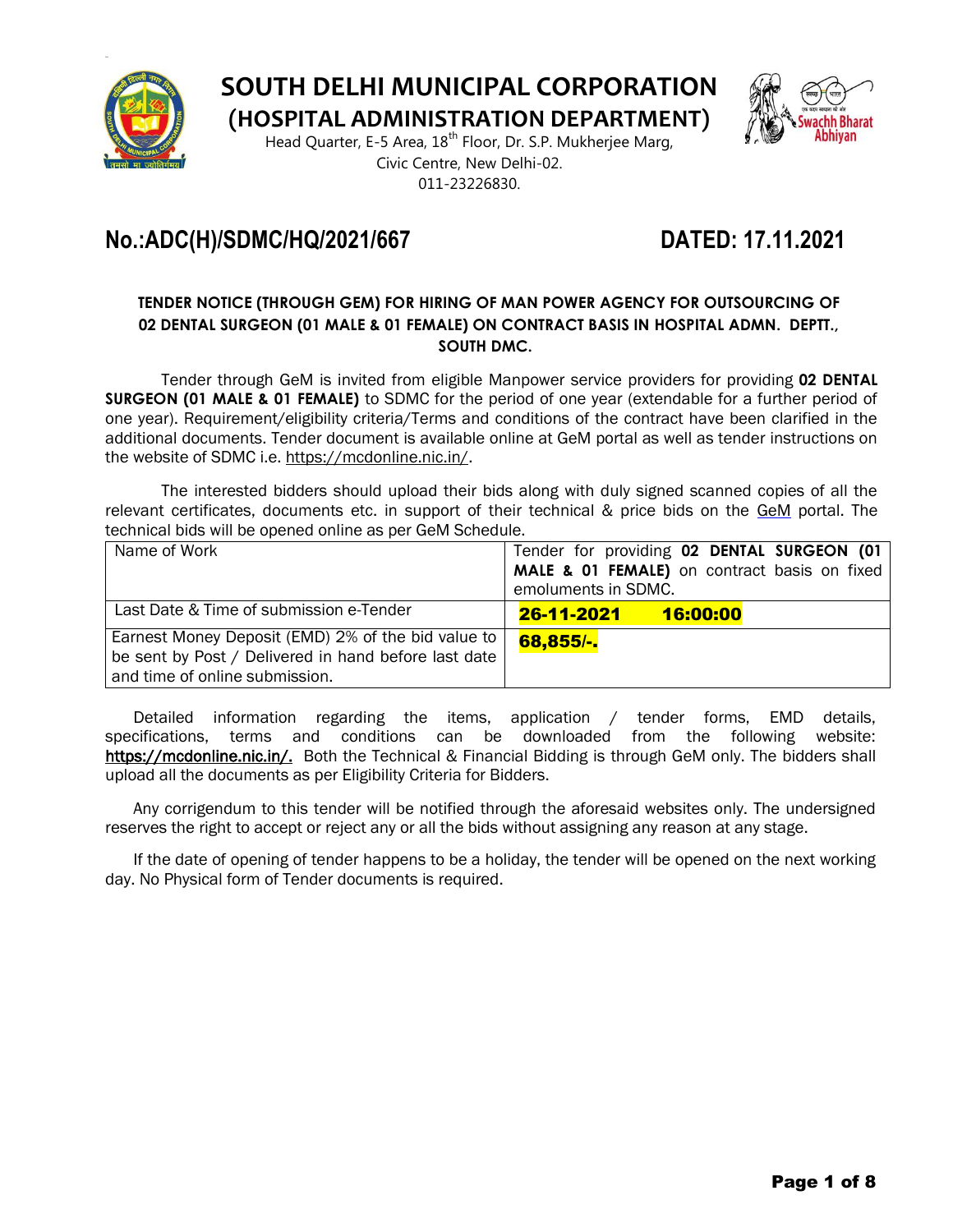### **MANPOWER REQUIREMENT**

DRA

| S.No. | Post              | <b>Manpower</b><br>needed       | <b>Fixed Consolidated Monthly</b><br>Remuneration | Eligibility (as per RRs)                                                                                                                                                                                                                                   |
|-------|-------------------|---------------------------------|---------------------------------------------------|------------------------------------------------------------------------------------------------------------------------------------------------------------------------------------------------------------------------------------------------------------|
| 1.    | Dental<br>Surgeon | 02<br>(1 Male and<br>01 Female) | Rs. 1,10,533/- per month.                         | 1. A degree in Dentistry included<br>in Part-I or Part-II of the<br>Schedule to the Dentists Act,<br>1948:<br>2. About 03 years experience in<br>Dental work in a Hospital or<br>in private practice;<br>3. Should be registered with a<br>Dental Council. |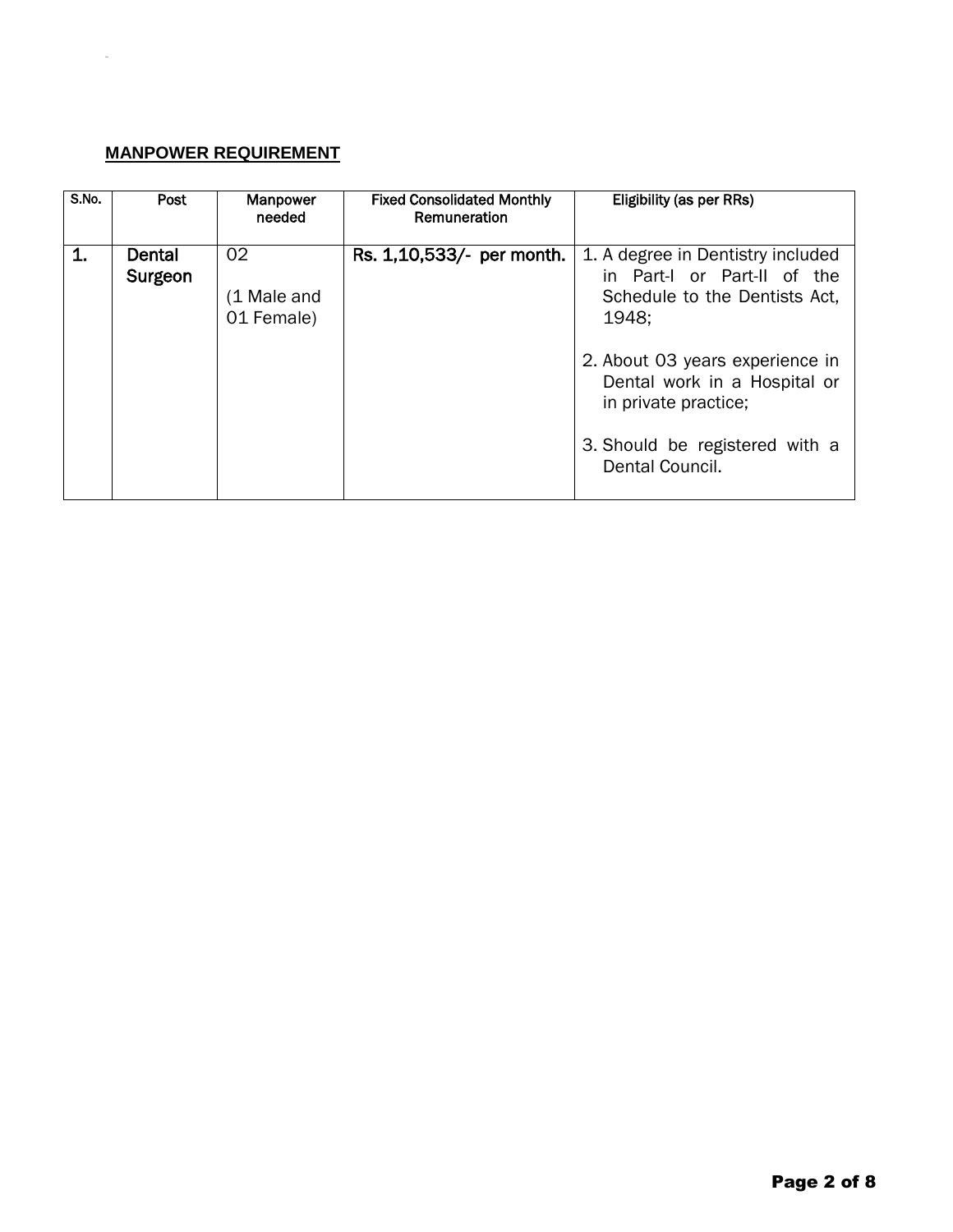## **Tender's Terms and Conditions**

Requirements:-

## **Category- Manpower Outsourcing Services (Fixed Wages)**

## **Total 02 Dental Surgeon (01 Male and 01 Female)**

- 1. Skill Category- Fixed Monthly Remuneration.
- 2. Fixed Monthly Remuneration-110533/- per month.
- **3.** Contract Start Date- 1/10021.
- 4. Contract End Date- \_\_\_/\_\_/2022
- 5. Number of working Day in Month- 26
- 6. Tenure/Duration of employments 01 Year
- 7. Minimum Daily wage (INR per day) (exclusive of GST) 00/-
- 8. Provident Fund (INR per day) 00/-
- 9. ELDI (INR per day) 00/-
- 10. ESI (INR per day) –00/-.
- 11. BONUS (INR per day) –00/-
- 12. EPF Admin Charge (INR per day) 00/-
- 13. Bid duration- 10 days
- 14. Bid life Cycle (From Publish date)- 90 days
- 15. Bid offer validity (From End date)- 75 days
- 16. Time to be allowed to the seller for technical clarifications during technical evaluation- 2 days.
- 17. Average Annual turnover (for 3 years) (In lakhs) (The Minimum average financial turnover of the bidder during the last three years, ending on  $31<sup>st</sup>$  March of the previous financial years may be defined by the buyer between 0% to 50% of Estimated Bid value).- 49.9 % of the estimated cost.
- 18. Years of past experience Required (Buyer can define seller/ service providers eligibility based on year of past experience, please define number of years of experience required here - 3 years.
- 19. Past experience of Similar services (Buyer can be define services providers eligibility based on past experience of similar service, please select yes if you want to use standard 80/50/40 clause as given in manually for procurement of services as select No is you do not want to include past experience clause.)-

#### **Past experience-**

- (a) 1 Project 80% of estimated value
- (b) 2 Project 50% of estimated value
- (c) 3 Project 40% of estimated value (in last 3 years)

#### **20. Documents required : YES**

- a) Experience Criteria
- b) Bidder Turnover
- c) Past Experience for last 3 years
- d) Certificate For Additional Term & Conditions (ATC)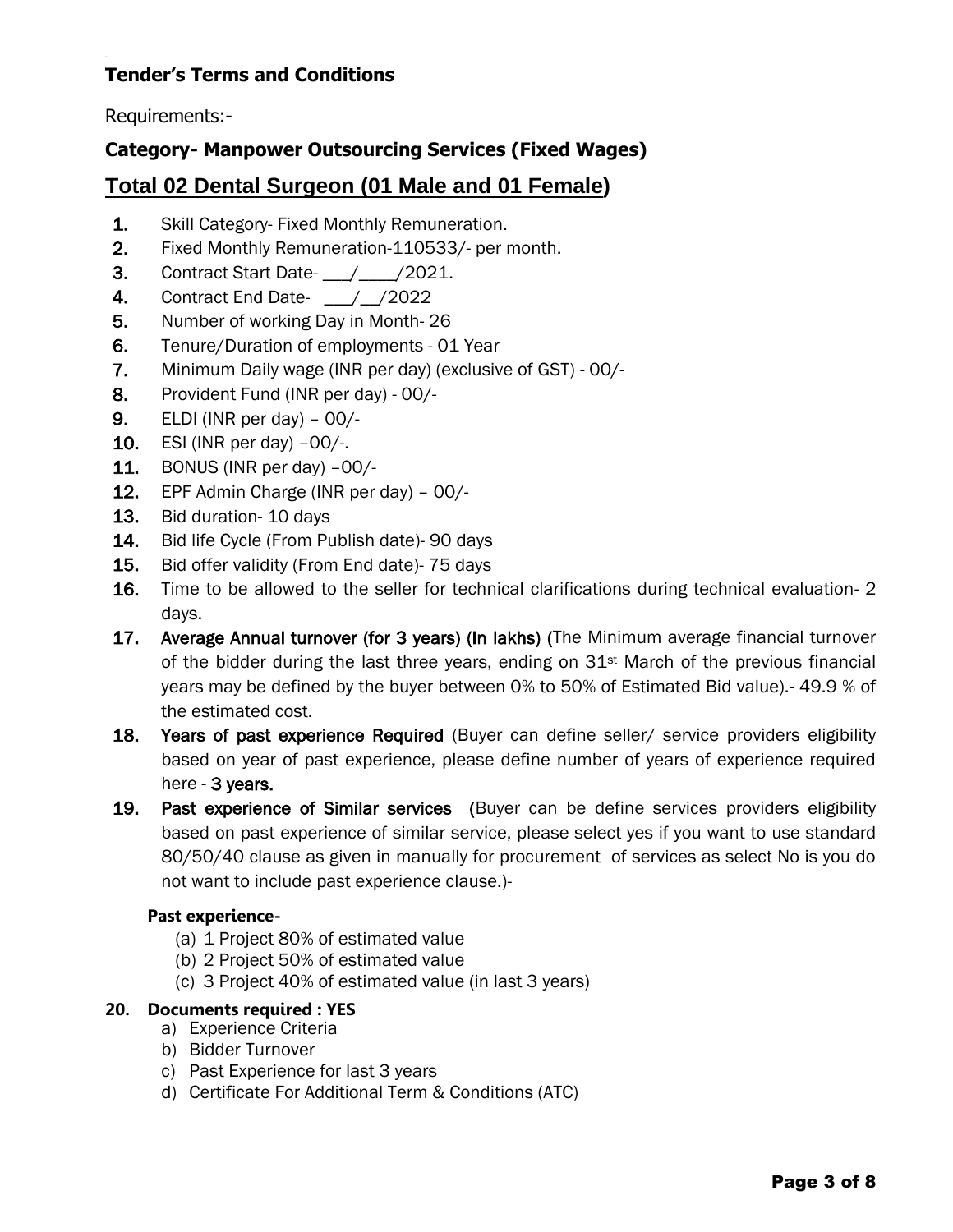#### **21. Scope of work & Job description:-**

#### **Total 02 Dental Surgeons (01 Male and 01 Female)**

- 1) He / She will wear proper uniform and display photo identity card.
- 2) Smoking / Drinking is strictly prohibited in Hospital Premises and if found indulged in such activities, he/she will be surrendered to Hiring Agency immediately.
- 3) He / She will not be found sleeping during duty hours.
- 4) He / She will not be found missing from the place of duty, for any reason without prior permission of Incharge of Hospital, in case of any exigency.
- 5) He / She will maintain cordial behaviour, harsh/rude behaviour and non-co-operation towards patients / attendants / staff will not be tolerated.
- 6) He / She will assist in providing care, comfort and cure to the patients.
- 7) He/She will exhibit polite behaviour towards patients / attendants thereof as they are worried about the life and well-being of their dear ones.
- 8) Any other assignment given to his/her in case of any emergency will be done.
- 9) To do any other duty that may be directed by the Incharge of Hospital.
- 10) He / She must be punctual and regular and arrive ahead of time and any other duties assigned related to his/her job.
- 11) He/she to perform shift duties at schedule time.
- 12) Examine, Diagnose and treat oral disease.
- 13) Perform oral treatment including root canals, extractions, fixing and removing prosthetics.
- 14) Work with clinical staffs to provide quality patient treatments.
- 15) Educate patients on preventive Dental Care and Oral Health Care.
- 16) Apply sealants to teeth and bleach and polish teeth for color restoration.
- 17) Design and fix prosthodontics appliances including bridges, dentures and space maintainers.
- 18) Treat teeth malformations, gum injuries and other oral abnormalities.
- 19) Use Dental Instruments safely to avoid accidents.
- 20) Operate X-Rays and diagnostic equipment effectively to examine teeth and gums.
- 21) Ensure that work area in maintained safe, clean and organized.
- 22) Evaluate patient's Dental Health and prescribe medications
- 23) Refer patient's to appropriate specialists when needed.
- 24) Stay abreast with latest development and techniques in dental field.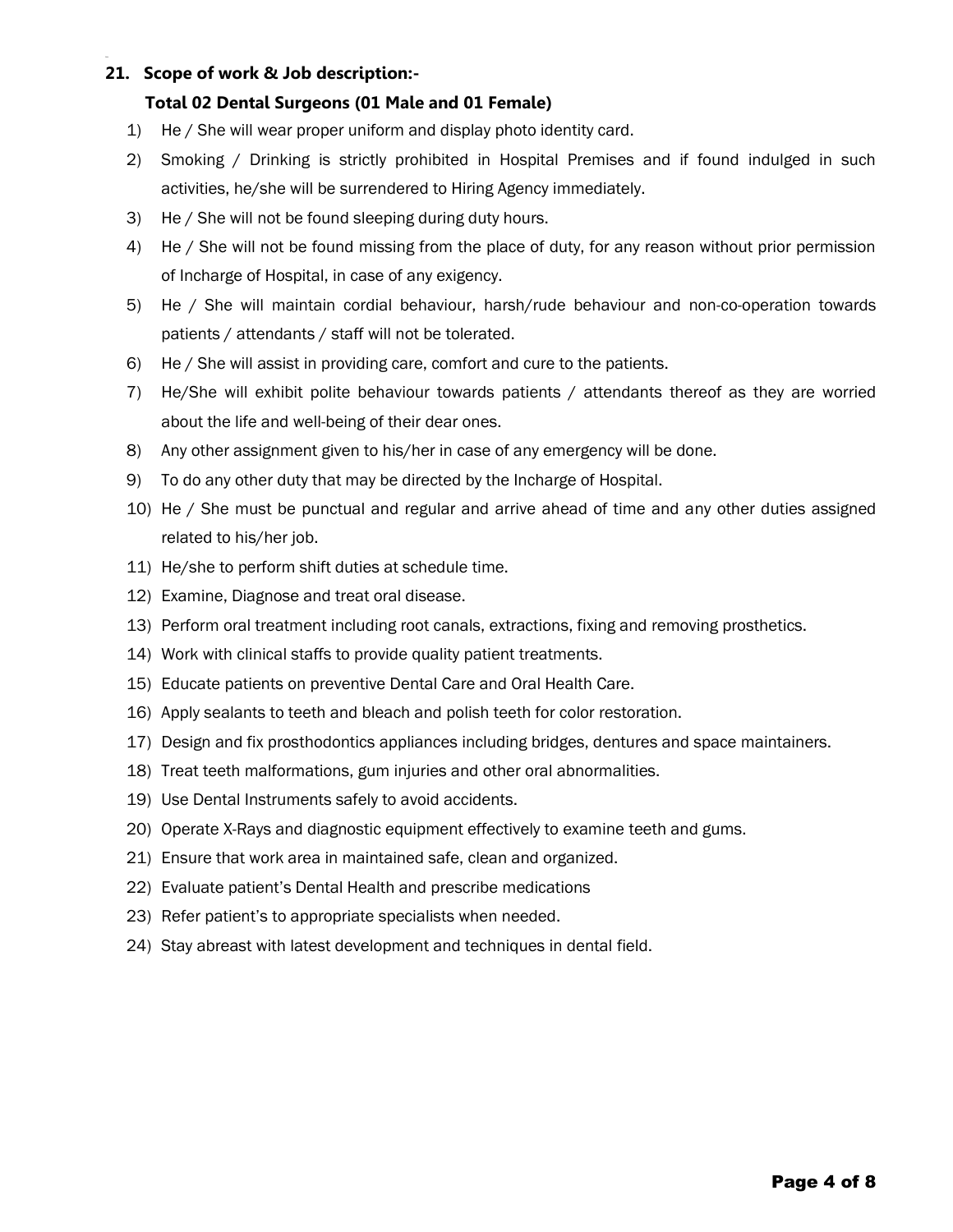#### **22. Criteria of Selection for final award (if many bidder quoted L-1 price)**

It has been noticed in past that on GeM portal many bidders used to quote the same price. Therefore, it is very difficult to select L-1 bidder. If all the bidders will quote the same price, the following criteria may be adopted to evaluate the bids:-

#### **TOTAL 02 JUNIOR DENTAL SURGEON (01 MALE & 01 FEMALE)**

| S.No.                                                                                               | <b>Details</b>                                                                                   | <b>Marking Category</b>                               | <b>Marks</b> |  |  |  |
|-----------------------------------------------------------------------------------------------------|--------------------------------------------------------------------------------------------------|-------------------------------------------------------|--------------|--|--|--|
| 1.                                                                                                  | Number of years in operation of the firm<br>(Registration certificate of the firm or work        | 03 to 05 years                                        | 10           |  |  |  |
|                                                                                                     | any Government<br>order<br>from<br>Ministry/<br>Department) is to be provided.                   | 05 to 10 years                                        | 15           |  |  |  |
|                                                                                                     |                                                                                                  | More than 10 years                                    | 20           |  |  |  |
| $\overline{2}$ .                                                                                    | Number of similar nature of work value more<br>than 38 Lakh in different Central Government      | Upto 5 works                                          | 10           |  |  |  |
|                                                                                                     | Ministries/ Departments/ PSUs undertaken in<br>the past (Certificates of satisfactory completion | Upto 10 works                                         | 15           |  |  |  |
|                                                                                                     | of work are to be provided).                                                                     | More than 10 works                                    | 20           |  |  |  |
| $\overline{3}$ .                                                                                    | Turnover (Average of last three financial years)<br>(Balance sheets of last three years to be    | 70 to 80 Lakh                                         | 10           |  |  |  |
|                                                                                                     | provided).                                                                                       | More than 80 Lakh to 01 Crore                         | 15           |  |  |  |
|                                                                                                     |                                                                                                  | More than 01 Crore                                    | 20           |  |  |  |
| 4.                                                                                                  | Number of manpower on rolls (PF/ESI,<br>documents are required to be provided).                  | Upto 20 nos.                                          | 10           |  |  |  |
|                                                                                                     |                                                                                                  | 21 to 50.                                             | 15           |  |  |  |
|                                                                                                     |                                                                                                  | More than 50.                                         | 20           |  |  |  |
| 5.                                                                                                  | Valid ISO 9001 Certification in Manpower<br>(Currently existing certificate is required to       | Yes                                                   | 10           |  |  |  |
|                                                                                                     | provide).                                                                                        | <b>No</b>                                             | 0            |  |  |  |
| $\overline{6}$ .                                                                                    | Single order from any Central Government<br>Ministry/ Department (Satisfactory completion        | Value more than Rs. 60,00,000                         | 10           |  |  |  |
|                                                                                                     | work certificate is to be provided).                                                             | Value more than Rs. 38,00,000<br>up to Rs. 60,00,000  |              |  |  |  |
|                                                                                                     |                                                                                                  |                                                       | 8            |  |  |  |
|                                                                                                     |                                                                                                  | Value more than Rs. 30,00,000<br>up to Rs. 38,00,000. |              |  |  |  |
|                                                                                                     |                                                                                                  |                                                       | 6            |  |  |  |
| Above marking points will be taken into account in case of more than one L-1 firms. In case of same |                                                                                                  |                                                       |              |  |  |  |
| marks, the firm may be chosen on the basis of higher number of experiences in similar services of   |                                                                                                  |                                                       |              |  |  |  |
| supply manpower in the Central Government Ministries/ Departments/ PSUs.                            |                                                                                                  |                                                       |              |  |  |  |

**23.** As per OM No.F.20/2/2014-PPD(Pt.) dated 20.09.2016 issued by Ministry of Finance, Department of Expenditure, Procurement Policy Division, Govt. of India, the MSME / New Start Ups are not exempt from prior Experience Criteria, Turnover Criteria and EMD.

**24. Performance Bank Guarantee (PBG)-**3% of the final project cost.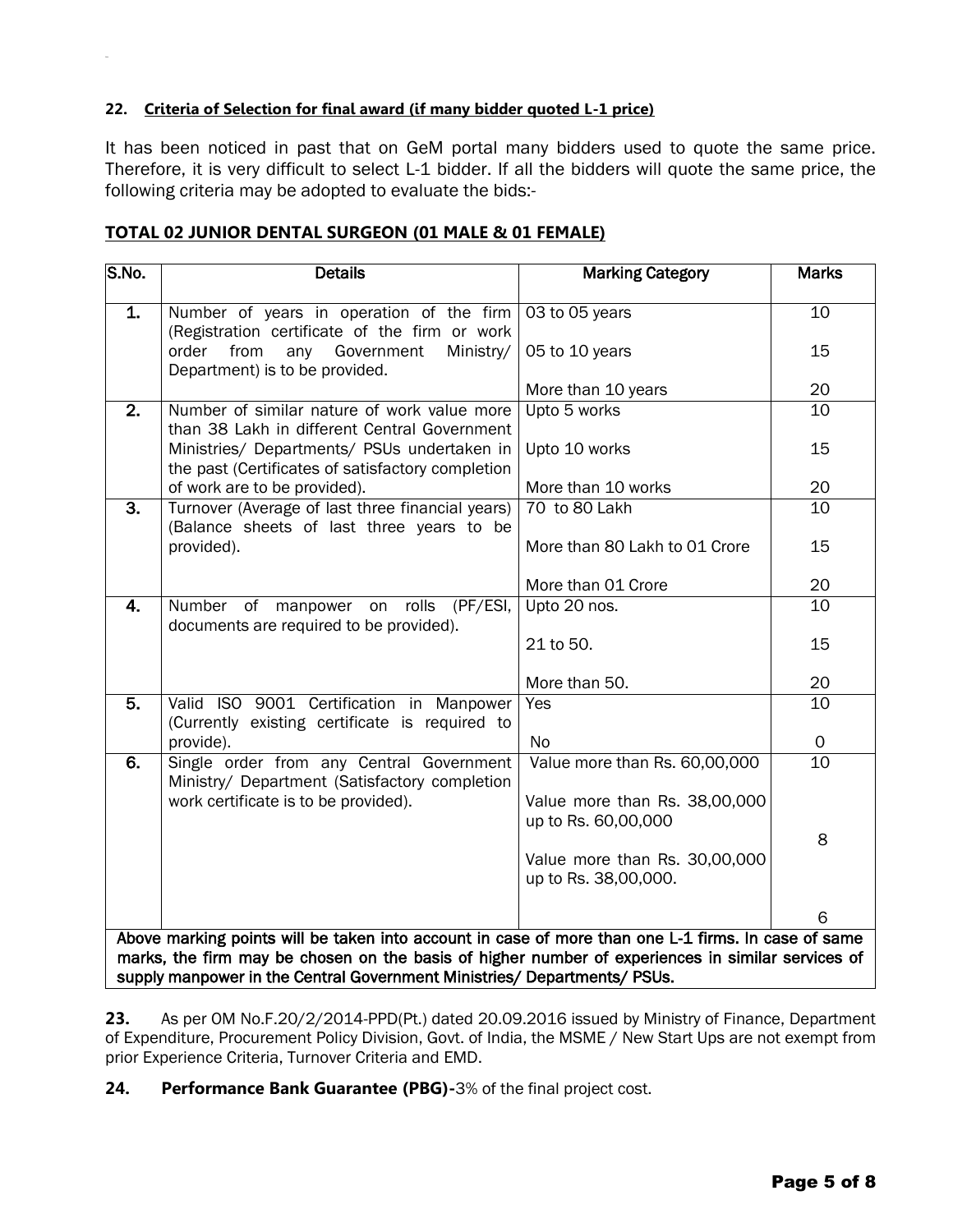#### **25. Buyer Specific Additional Term and conditions:-**

- 1. Bidders are required to furnish Bid Security (also known as Earnest Money) of an amount equal to 2% of work value in favor of "Commissioner, SDMC" payable at New Delhi" on the shape of Demand Draft (DD).
- 2. EMD not exempted for MSME and Start-up for this tender. Bids received without EMD will not be considered and summarily rejected.
- 3. EMD of the unsuccessful bidders will be returned to them at the earliest after expiry of the final bid validity latest on or before the  $30<sup>th</sup>$  day after the award of the contract.
- 4. The bidder should have undertaken any one of the following works during the last three financial years duly certified by the registered charted Accountant of any Central/State Govt. Org,/PSU/Public Listed Company.
	- (a) One single order of manpower (Para-medical staff) supply not less than Rs.28,00,000/-.
	- (b) Two orders of manpower (Para-medical staff) supply not less than Rs. 17,21,000/-.
	- (c) Three orders of manpower (Para-medical staff) supply not less than Rs. 13,77,000/-.
- 5. The contract will be for one year from the commencement of the contract subject to satisfactory performance and on failure on this aspect, the SDMC reserves the right to terminate the contract.
- 6. This initial period of one year may be extended further for one more year on mutual consent with the existing rates and Terms and Conditions subject to satisfactory performance.
- 7. Prices quoted shall be fixed during the period of the contract including any extended period and not subject to verification on any account except in cases of statutory payments (ESI, PF, GST etc. which will be considered by the competent authority to the extent of actual, on submission of claim with documentary proof accompanied by the relevant Govt. Notification/Orders.
- 8. The SDMC authority in the event of any increase-decrease in the requirement of man-power subject to the maximum number of posts under contract and may direct the contractor accordingly and the contractor is bound to provide man power as per the changed requirement and he shall be paid proportionately for the changed requirement.
- 9. The Commissioner, SDMC reserves the right to terminate the contract at any time, before the expiry of one year, by giving one month notice. However the Service Provider needs to give 3 months notice in case of premature termination of contract to let the hospital arrange for replacement of the contractual staff. During the notice period, both the parties will maintain the status quo.
- 10. Such undertaking that he/she has not secured the employment through corrupt practices should be obtained from all the outsourced staff.
- 11. The service provider shall ensure to get the Police verification for all the manpower deployed by them and the contractor should ensure that the manpower deputed should bear good moral character. The contractor shall engage only such workers whose antecedents have been thoroughly verified, including character and police verification and other formalities.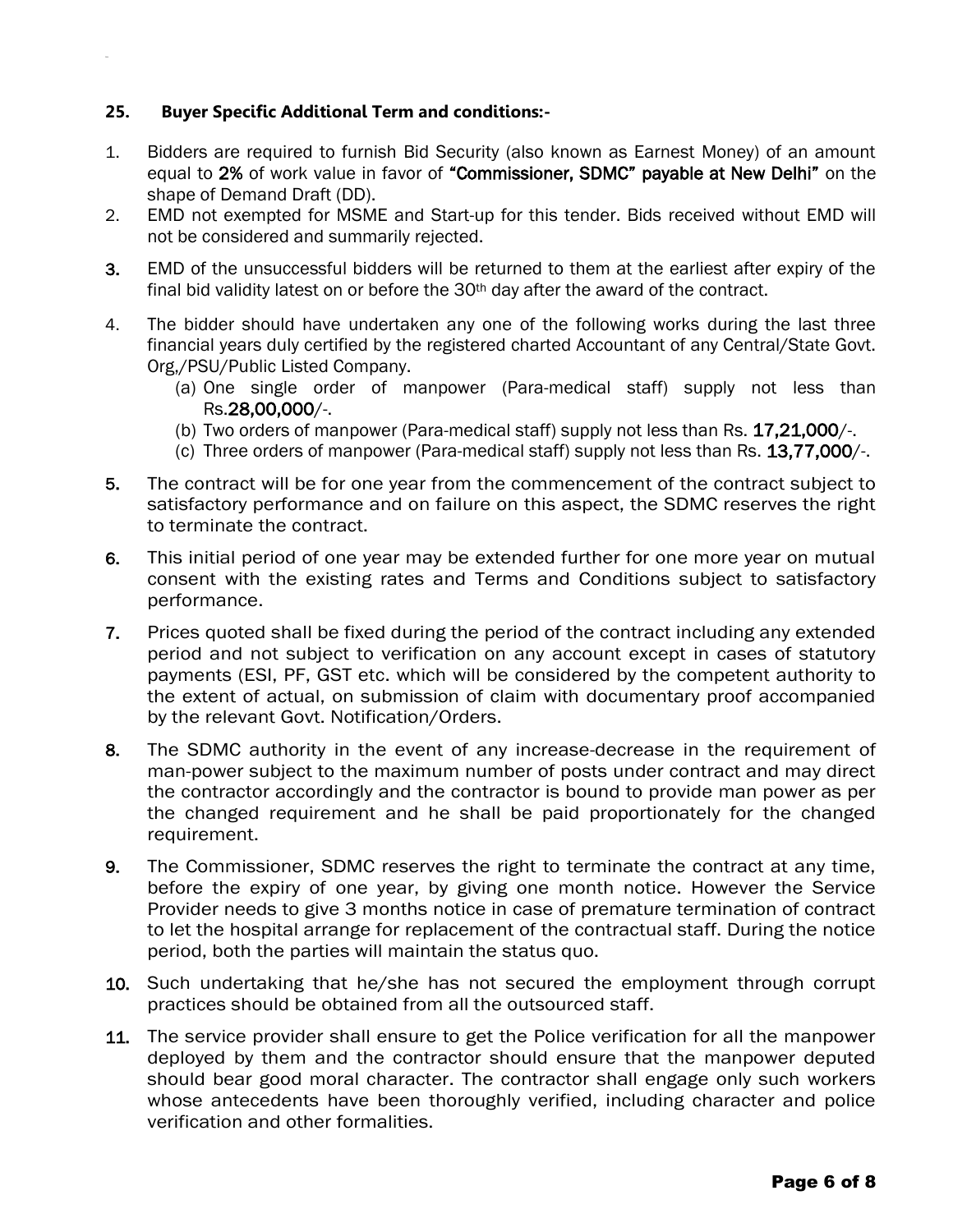- 12. The contractor shall provide man power strictly as per the eligibility criteria and guidelines of SDMC.
- 13. Contractual staff shall be paid the wages strictly as per biometric attendance marked by them.
- 14. Outsourced staff may have to perform rotational duties in shifts for round the clock duty on all days including Sundays and Holidays as per direction of competent authority of the SDMC. The timing of single shift duty will be specified by the SDMC.
- 15. The contractor will be responsible for such conduct of the persons engaged, which will be conducive for maintaining the harmonous atmosphere and will be responsible for any undesired acts and omissions of such persons. If any person is found to be undisciplined or not performing duty properly in the opinion of the authority, he/she is liable to be removed and replaced by a suitable person immediately.
- 16. The service provider shall ensure the Health and Safety measures of the hired staff and it shall be alone fully responsible for well being, safety, security and insurance of their personnel.
- 17. The SDMC shall not be liable for any damage and/or compensation payable to any worker of contractor or to the contractor in case of any fatal injury/death caused to or by any man power while performing/discharging their duty or otherwise, The contractor shall indemnify SDMC for all such damages, compensation and expenses whatsoever in respect thereof or in relation thereto.
- 18. Contractor and its staff shall take proper and reasonable precautions to prevent loss, destruction, waste or misuse the areas of responsibility given to them by the SDMC and shall not knowingly lend to any person or company any of the effects or assets of the SDMC under its control.
- 19. In the event of loss/damage of equipments etc. at the premises of the SDMC due to negligence/carelessness of Contractor staff, the Contractor shall compensate the loss to SDMC apart from removal of the responsible person.
- 20. AVAILABILITY OF OFFICE OF SERVICE PROVIDER: An office of the Service Provider must be located in the state of Consignee.

#### DOCUMENTARY EVIDENCE TO BE SUBMITTED(ONLY).

- (a) Bidders can also submit the EMD with Account Payee Demand Draft in favour of Commissioner South Delhi Municipal Corporation payable at Delhi. Bidder has to upload scanned copy / proof of the DD along with bid and has to ensure delivery of hardcopy to the Buyer within 5 days of Bid End date / Bid Opening date.
- (b) Bidder financial standing: The bidder should not be under liquidation, court receivership or similar proceedings should not be bankrupt. Bidder has to upload undertaking to this effect with bid.
- (c) Bidder's offer is liable to be rejected if they don't upload any of the certificates / documents sought in the Bid document, ATC and Corrigendum if any.
- (d) Bidders rate should be inclusive of GST. Buyer will not take any responsibility in this regards. GST reimbursement will be as per actuals or as per applicable rates (whichever is lower), subject to the maximum of quoted GST %.